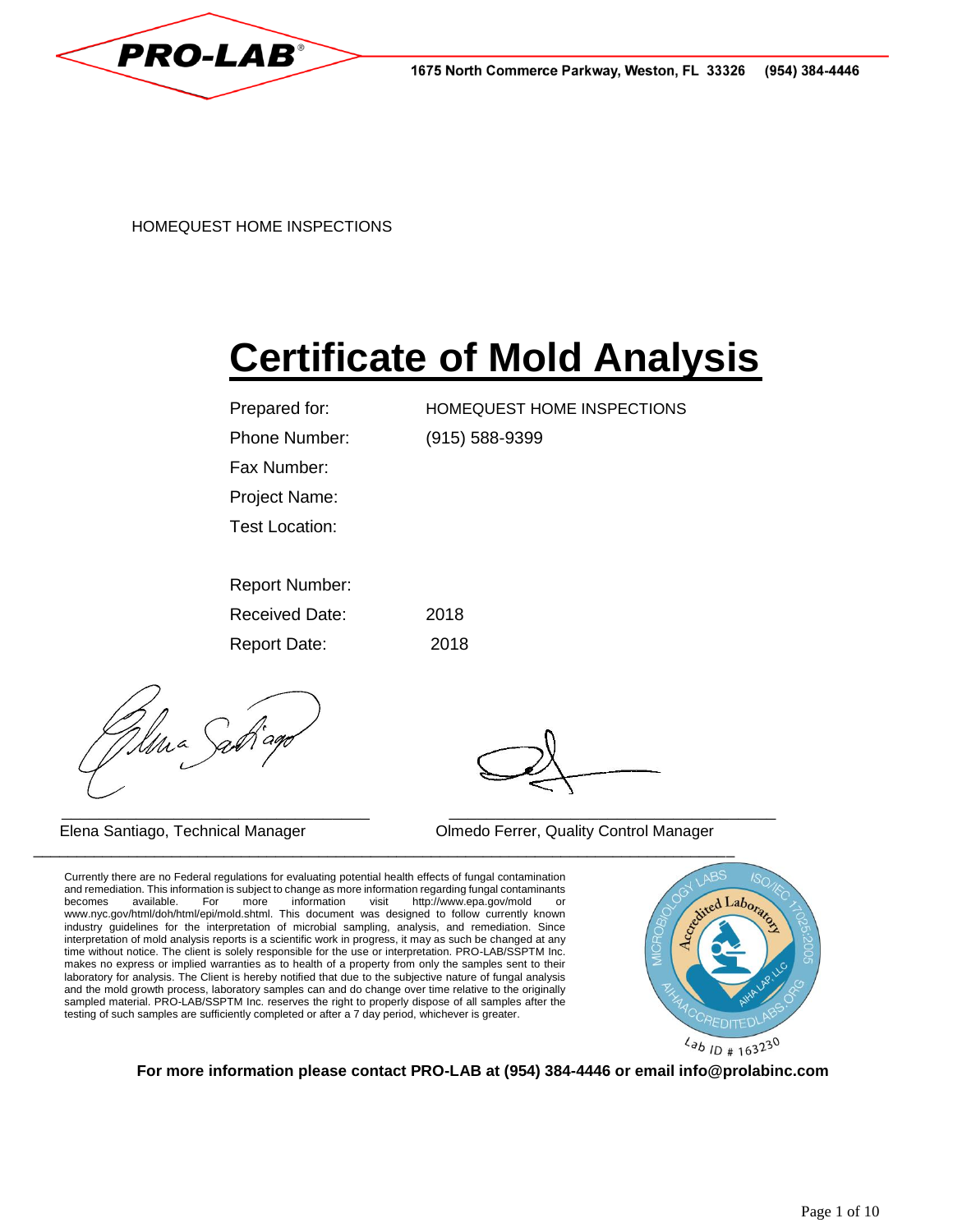

#### **Prepared for :** HOMEQUEST HOME INSPECTIONS **Test Address :**

.

| <b>ANALYSIS METHOD</b>             | 6110 Air Direct Examination                |                              | 6110 Air Direct Examination              |              |                              | 6110 Air Direct Examination    |              |                    | 6210 Surface and Bulk Direct<br>Examination                                                    |                         |                 |  |
|------------------------------------|--------------------------------------------|------------------------------|------------------------------------------|--------------|------------------------------|--------------------------------|--------------|--------------------|------------------------------------------------------------------------------------------------|-------------------------|-----------------|--|
| <b>LOCATION</b>                    | <b>OUTSIDE WINDWARD (FRONT</b><br>OF HOME) |                              | <b>OUTSIDE LEEWARD (REAR OF</b><br>HOME) |              |                              | <b>INDOOR- FRONT ROOM</b>      |              |                    | <b>CA-FRONT ROOM</b>                                                                           |                         |                 |  |
| COC / LINE #                       |                                            | 1195857-1                    |                                          | 1195857-2    |                              |                                | 1195857-3    |                    |                                                                                                | 1195857-4               |                 |  |
| <b>SAMPLE TYPE &amp; VOLUME</b>    |                                            | $Z5 - 25L$                   |                                          | $Z5 - 25L$   |                              |                                | Z5 - 25L     |                    |                                                                                                | <b>CARPET CARTRIDGE</b> |                 |  |
| <b>SERIAL NUMBER</b>               |                                            | Q652914                      |                                          | Q652918      |                              |                                | Q652920      |                    |                                                                                                | Z045CC                  |                 |  |
| <b>COLLECTION DATE</b>             | Dec 13, 2018                               |                              | Dec 13, 2018                             |              |                              | Dec 13, 2018                   |              |                    | Dec 13, 2018                                                                                   |                         |                 |  |
| <b>ANALYSIS DATE</b>               | Dec 18, 2018                               |                              | Dec 18, 2018                             |              |                              | Dec 18, 2018                   |              |                    | Dec 18, 2018                                                                                   |                         |                 |  |
| <b>CONCLUSION</b>                  | <b>CONTROL</b>                             |                              | <b>CONTROL</b>                           |              |                              | <b>NOT ELEVATED</b>            |              |                    | <b>NORMAL</b>                                                                                  |                         |                 |  |
| <b>IDENTIFICATION</b>              | Raw<br>Count                               | Spores<br>per m <sup>3</sup> | Percent<br>of Total                      | Raw<br>Count | Spores<br>per m <sup>3</sup> | Percent<br>of Total            | Raw<br>Count | Spores<br>per $m3$ | Percent<br>of Total                                                                            |                         | Mold<br>Present |  |
| <b>Alternaria</b>                  |                                            |                              |                                          |              | 40                           | 1                              |              |                    |                                                                                                |                         |                 |  |
| Cladosporium                       |                                            |                              |                                          | 114          | 4.600                        | 99                             | 17           | 680                | 55                                                                                             |                         |                 |  |
| Curvularia                         |                                            |                              |                                          |              |                              |                                | 2            | 80                 | 6                                                                                              |                         |                 |  |
| <b>Other Ascospores</b>            | 1                                          | 40                           | 13                                       |              |                              |                                |              |                    |                                                                                                |                         |                 |  |
| <b>Other Basidiospores</b>         | $\overline{2}$                             | 80                           | 25                                       |              |                              |                                |              |                    |                                                                                                |                         |                 |  |
| Penicillium/Aspergillus            | 5                                          | 200                          | 63                                       |              |                              |                                | 12           | 480                | 39                                                                                             |                         | X               |  |
| <b>TOTAL SPORES</b>                | 8                                          | 320                          | 100                                      | 115          | 4.640                        | 100                            | 31           | 1.240              | 100                                                                                            |                         | <b>NA</b>       |  |
| <b>MINIMUM DETECTION LIMIT'</b>    |                                            | 40                           |                                          |              | 40                           |                                |              | 40                 |                                                                                                |                         | <b>NA</b>       |  |
| <b>BACKGROUND DEBRIS</b>           | Moderate                                   |                              | Light                                    |              |                              | Moderate                       |              |                    | Not Applicable                                                                                 |                         |                 |  |
| <b>Cellulose Fiber</b>             | 3                                          | 120                          |                                          | 2            | 80                           |                                | 2            | 80                 |                                                                                                |                         |                 |  |
| <b>Fiberglass</b>                  |                                            | 40                           |                                          |              |                              |                                |              | 40                 |                                                                                                |                         |                 |  |
| <b>OBSERVATIONS &amp; COMMENTS</b> | Non Biological debris present.             |                              |                                          |              |                              | Non Biological debris present. |              |                    | No presence of current or former<br>growth observed. Only normally<br>settled spores observed. |                         |                 |  |

Background debris qualitatively estimates the amount of particles that are not pollen or spores and directly affects the accuracy of the spore counts. The categories of Light, Moderate, Heavy and Too Heavy for<br>Accurate Cou relate only to the items tested. The methods used in this analysis have been validated and is fit for the intended use. R "version" indicated after the lab ID# indicates a sample with amended data.

**\* Minimum Detection Limit**. Based on the volume of air sampled, this is the lowest number of spores that can be detected and is an estimate of the lowest concentration of spores that can be read in the sample. **NA** = Not Applicable.

#### Spores that were observed from the samples submitted are listed on this report. If a spore is not listed on this report it was not observed in the samples submitted.

Interpretation Guidelines: A determination is added to the report to help users interpret the mold analysis results. A mold report is only one aspect of an indoor air quality investigation. The most important aspect of mold growth in a living space is the availability of water. Without a source of water, mold generally will not become a problem in buildings. These determinations are in no way meant to imply any health outcomes or<br>financi CONTROL is a baseline sample showing what the spore count and diversity is at the time of sampling. The control sample(s) is usually collected outside of the structure being tested and used to determine if this<br>sample(s) i

ELEVATED means that the amount and/or diversity of spores, as compared to the control sample(s), and other samples in our database, are higher than expected. This can indicate that fungi have grown because of a

water leak or water intrusion. Fungi that are considered to be indicators of water damage include, but are not limited to: *Chaetomium, Fusarium, Memnoniella, Stachybotrys, Scopulariopsis, Ulocladium.*<br>NOT ELEVATED means t UNUSUAL means that the presence of current or former growth was observed in the analyzed sample. An abundance of spores are present, and/or growth structures including hyphae and/or fruiting bodies are present<br>and associat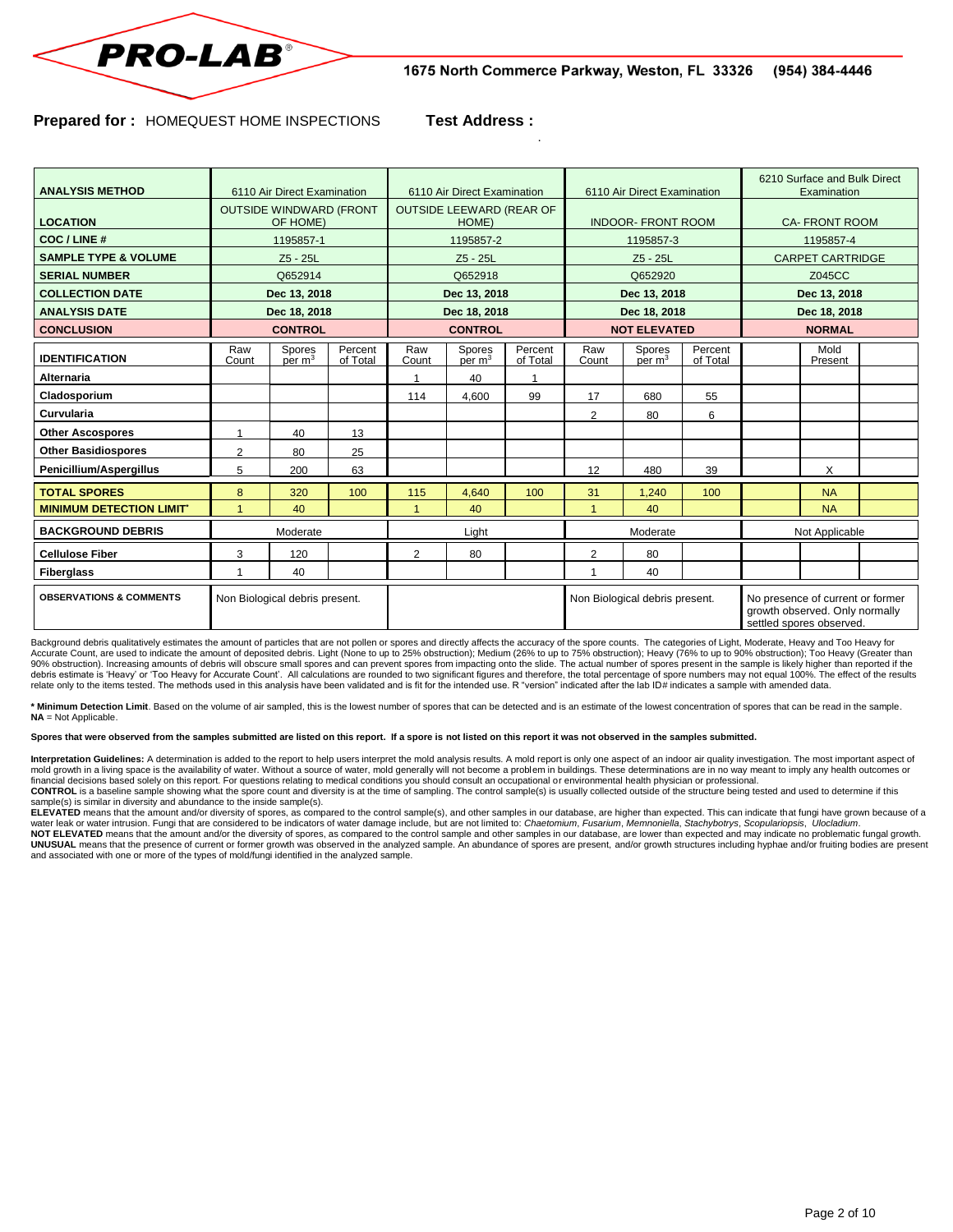

#### **Prepared for :** HOMEQUEST HOME INSPECTIONS **Test Address :**

| <b>ANALYSIS METHOD</b>             | 6210 Surface and Bulk Direct<br>Examination       |                 | <b>INTENTIONALLY BLANK</b> |              |                              | <b>INTENTIONALLY BLANK</b> |              |                              | <b>INTENTIONALLY BLANK</b> |              |                              |                     |
|------------------------------------|---------------------------------------------------|-----------------|----------------------------|--------------|------------------------------|----------------------------|--------------|------------------------------|----------------------------|--------------|------------------------------|---------------------|
| <b>LOCATION</b>                    | <b>T-MASTER BATH</b>                              |                 |                            |              |                              |                            |              |                              |                            |              |                              |                     |
| COC / LINE #                       |                                                   | 1195857-5       |                            |              |                              |                            |              |                              |                            |              |                              |                     |
| <b>SAMPLE TYPE &amp; VOLUME</b>    |                                                   | <b>BIO-TAPE</b> |                            |              |                              |                            |              |                              |                            |              |                              |                     |
| <b>SERIAL NUMBER</b>               | B1800815                                          |                 |                            |              |                              |                            |              |                              |                            |              |                              |                     |
| <b>COLLECTION DATE</b>             | Dec 13, 2018                                      |                 |                            |              |                              |                            |              |                              |                            |              |                              |                     |
| <b>ANALYSIS DATE</b>               | Dec 18, 2018                                      |                 |                            |              |                              |                            |              |                              |                            |              |                              |                     |
| <b>CONCLUSION</b>                  | <b>UNUSUAL</b>                                    |                 |                            |              |                              |                            |              |                              |                            |              |                              |                     |
| <b>IDENTIFICATION</b>              |                                                   | Mold<br>Present |                            | Raw<br>Count | Spores<br>per m <sup>3</sup> | Percent<br>of Total        | Raw<br>Count | Spores<br>per m <sup>3</sup> | Percent<br>of Total        | Raw<br>Count | Spores<br>per m <sup>3</sup> | Percent<br>of Total |
| <b>Alternaria</b>                  |                                                   |                 |                            |              |                              |                            |              |                              |                            |              |                              |                     |
| Cladosporium                       |                                                   | X               |                            |              |                              |                            |              |                              |                            |              |                              |                     |
| Curvularia                         |                                                   |                 |                            |              |                              |                            |              |                              |                            |              |                              |                     |
| <b>Other Ascospores</b>            |                                                   |                 |                            |              |                              |                            |              |                              |                            |              |                              |                     |
| <b>Other Basidiospores</b>         |                                                   |                 |                            |              |                              |                            |              |                              |                            |              |                              |                     |
| Penicillium/Aspergillus            |                                                   |                 |                            |              |                              |                            |              |                              |                            |              |                              |                     |
| <b>TOTAL SPORES</b>                |                                                   | <b>NA</b>       |                            |              |                              |                            |              |                              |                            |              |                              |                     |
| <b>MINIMUM DETECTION LIMIT'</b>    |                                                   | <b>NA</b>       |                            |              |                              |                            |              |                              |                            |              |                              |                     |
| <b>BACKGROUND DEBRIS</b>           | Not Applicable                                    |                 |                            |              |                              |                            |              |                              |                            |              |                              |                     |
| <b>OBSERVATIONS &amp; COMMENTS</b> | Presence of current or former<br>growth observed. |                 |                            |              |                              |                            |              |                              |                            |              |                              |                     |

Background debris qualitatively estimates the amount of particles that are not pollen or spores and directly affects the accuracy of the spore counts. The categories of Light, Moderate, Heavy and Too Heavy for Accurate Count, are used to indicate the amount of deposited debris. Light (None to up to 25% obstruction); Medium (26% to up to 75% obstruction); Heavy (76% to up to 90% obstruction); Too Heavy (Greater than<br>90% obstructi relate only to the items tested. The methods used in this analysis have been validated and is fit for the intended use. R "version" indicated after the lab ID# indicates a sample with amended data.

**\* Minimum Detection Limit**. Based on the volume of air sampled, this is the lowest number of spores that can be detected and is an estimate of the lowest concentration of spores that can be read in the sample. **NA** = Not Applicable.

**Spores that were observed from the samples submitted are listed on this report. If a spore is not listed on this report it was not observed in the samples submitted.**

Interpretation Guidelines: A determination is added to the report to help users interpret the mold analysis results. A mold report is only one aspect of an indoor air quality investigation. The most important aspect of mold growth in a living space is the availability of water. Without a source of water, mold generally will not become a problem in buildings. These determinations are in no way meant to imply any health outcomes or financial decisions based solely on this report. For questions relating to medical conditions you should consult an occupational or environmental health physician or professional.<br>CONTROL is a baseline sample showing what

ELEVATED means that the amount and/or diversity of spores, as compared to the control sample(s), and other samples in our database, are higher than expected. This can indicate that fungi have grown because of a water leak or water intrusion. Fungi that are considered to be indicators of water damage include, but are not limited to: Chaetomium, Fusarium, Memnoniella, Stachybotrys, Scopulariopsis, Ulocladium.

**NOT ELEVATED** means that the amount and/or the diversity of spores, as compared to the control sample and other samples in our database, are lower than expected and may indicate no problematic fungal growth. **UNUSUAL** means that the presence of current or former growth was observed in the analyzed sample. An abundance of spores are present, and/or growth structures including hyphae and/or fruiting bodies are present<br>and associ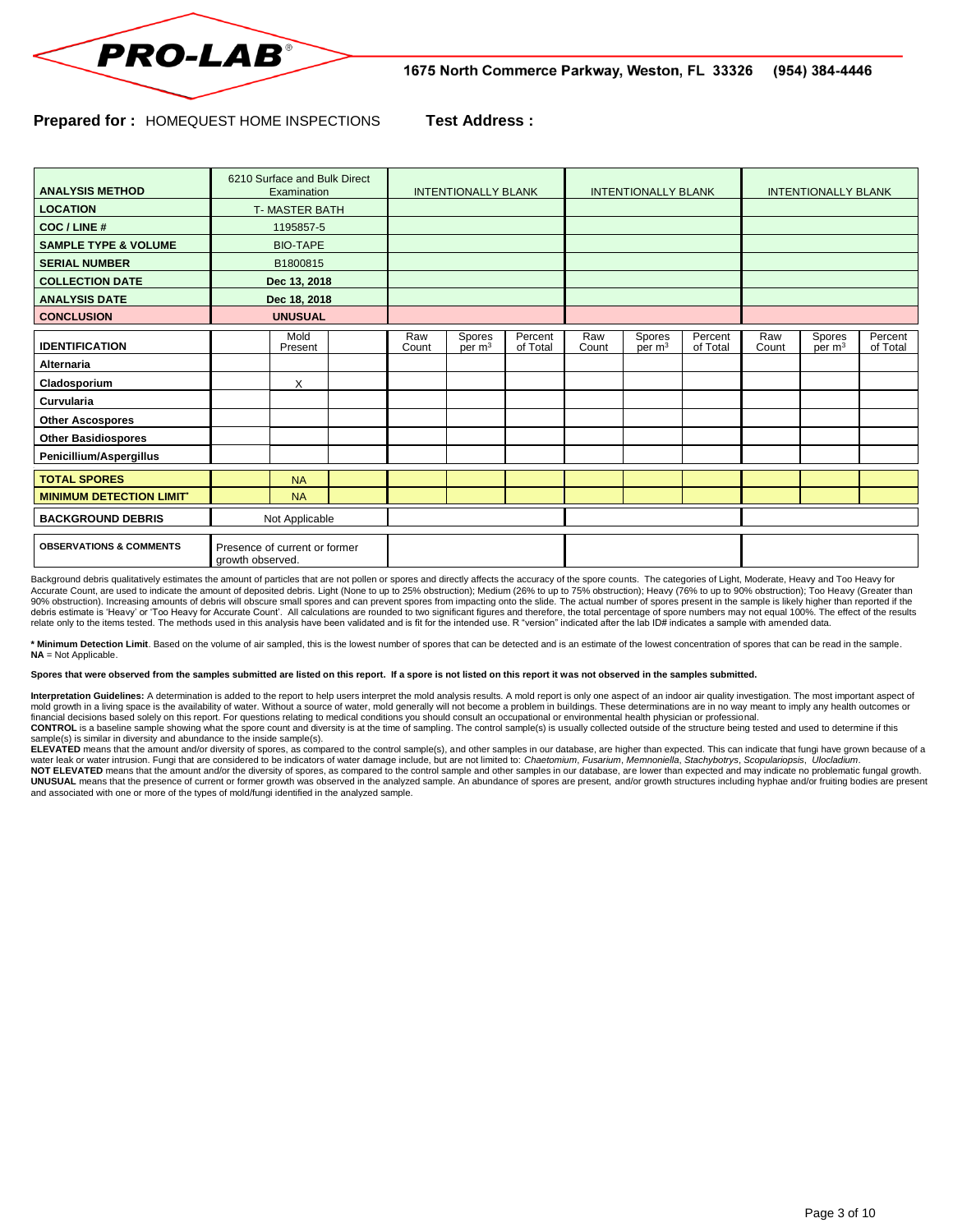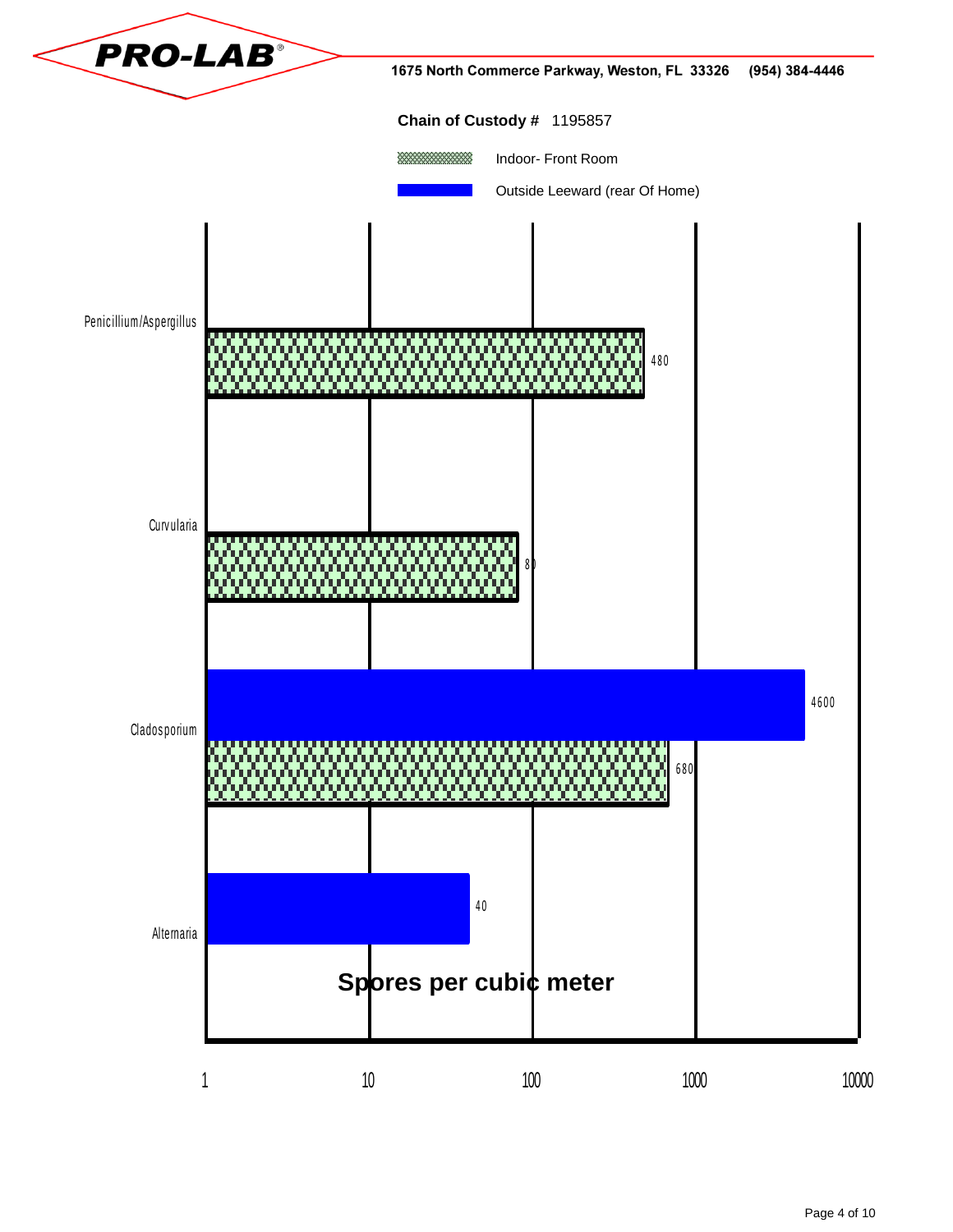

# 1675 North Commerce Parkway, Weston, FL 33326 (954) 384-4446

| <b>Identification</b>   | <b>Outdoor Habitat</b>                                                                                                                                                                                                     | <b>Indoor Habitat</b>                                                                                                                                                                      | <b>Possible Allergic Potential</b><br>Not an opinion or interpretation                                                                     | <b>Comments</b>                                                                                                                                                                                                    |
|-------------------------|----------------------------------------------------------------------------------------------------------------------------------------------------------------------------------------------------------------------------|--------------------------------------------------------------------------------------------------------------------------------------------------------------------------------------------|--------------------------------------------------------------------------------------------------------------------------------------------|--------------------------------------------------------------------------------------------------------------------------------------------------------------------------------------------------------------------|
| Alternaria              | One of the most commonly<br>reported airborne spores<br>worldwide. Often common in<br>outdoor air. Usually not<br>observed in large nubmers in<br>outdoor air. Soil, dead or dying<br>plants, foodstuffs, textiles         | Wallboard paper backing, wood,<br>other various cellulose-containing<br>materials. Commonly found in<br>settled dust and as normal settled<br>spores on carpets, drapes,<br>textiles, etc. | Common allergen. Type I allergies<br>(hay fever and asthma); Type III<br>hypersensitivty pneumonitis.<br>Common cause of extrinsic asthma. | Alternaria is commonly found in elevated<br>numbers on water-intruded building materials<br>and in higher spore numbers in the air with<br>respect to the outside when growth on wet<br>building materials occurs. |
| Cladosporium            | The most common spore type<br>reported in the air worldwide.<br>Found on dead and dying plant<br>litter, and soil.                                                                                                         | Commonly found on wood and<br>wallboard. Commonly grows on<br>window sills, textiles and foods.                                                                                            | Type I (hay fever and asthma),<br>Type III (hypersensitivity<br>pneumonitis) allergies.                                                    | A very common and important allergen source<br>both outdoors and indoors.                                                                                                                                          |
| Curvularia              | Commonly found everywhere on<br>soil and plant debris.                                                                                                                                                                     | Capable of growing on many<br>cellulytic substrates like<br>wallboard and wood.                                                                                                            | Type I (hay fever and asthma) and<br>common cause of allergenic<br>sinusitis.                                                              |                                                                                                                                                                                                                    |
| Ascospores              | Common everywhere.<br>Constitutes a large part of the<br>airspora outside. Can reach<br>very high numbers in the air<br>outside during the spring and<br>summer. Can increase in<br>numbers during and after<br>rainfalls. | Very few of this group grow<br>inside. The notable exception is<br>Chaetomium, Ascotricha and<br>Peziza.                                                                                   | Little known for most of this group of<br>fungi. Dependent on the type (see<br>Chaetomium and Ascotricha).                                 |                                                                                                                                                                                                                    |
| <b>Basidiospores</b>    | Commonly found everywhere,<br>especially in the late summer<br>and fall. These spores are from<br>Mushrooms.                                                                                                               | Mushrooms are not normally<br>found growing indoors, but can<br>grow on wet lumber, especially in<br>crawlspaces. Sometimes<br>mushrooms can be seen growing<br>in flower pots indoors.    | Some allergenicity reported. Type I<br>(hay fever, asthma) and Type III<br>(hypersensitivity pneumonitis).                                 | Among the group of Mushrooms<br>(Basidiomycetes) are dry rot fungi Serpula<br>and Poria that are particularly destructive to<br>buildings.                                                                         |
| Penicillium/Aspergillus | Common everywhere. Normally<br>found in the air in small amounts<br>in outdoor air. Grows on nearly<br>everything.                                                                                                         | Wetted wallboard, wood, food,<br>leather, etc. Able to grow on<br>many substrates indoors.                                                                                                 | Type I (hay fever and asthma)<br>allergies and Type III<br>(hypersensitivity pneumonitis)<br>allergies.                                    | This is a combination group of Penicillium and<br>Aspergillus and is used when only the spores<br>are seen. The spores are so similar that they<br>cannot be reliably separated into their<br>respective genera.   |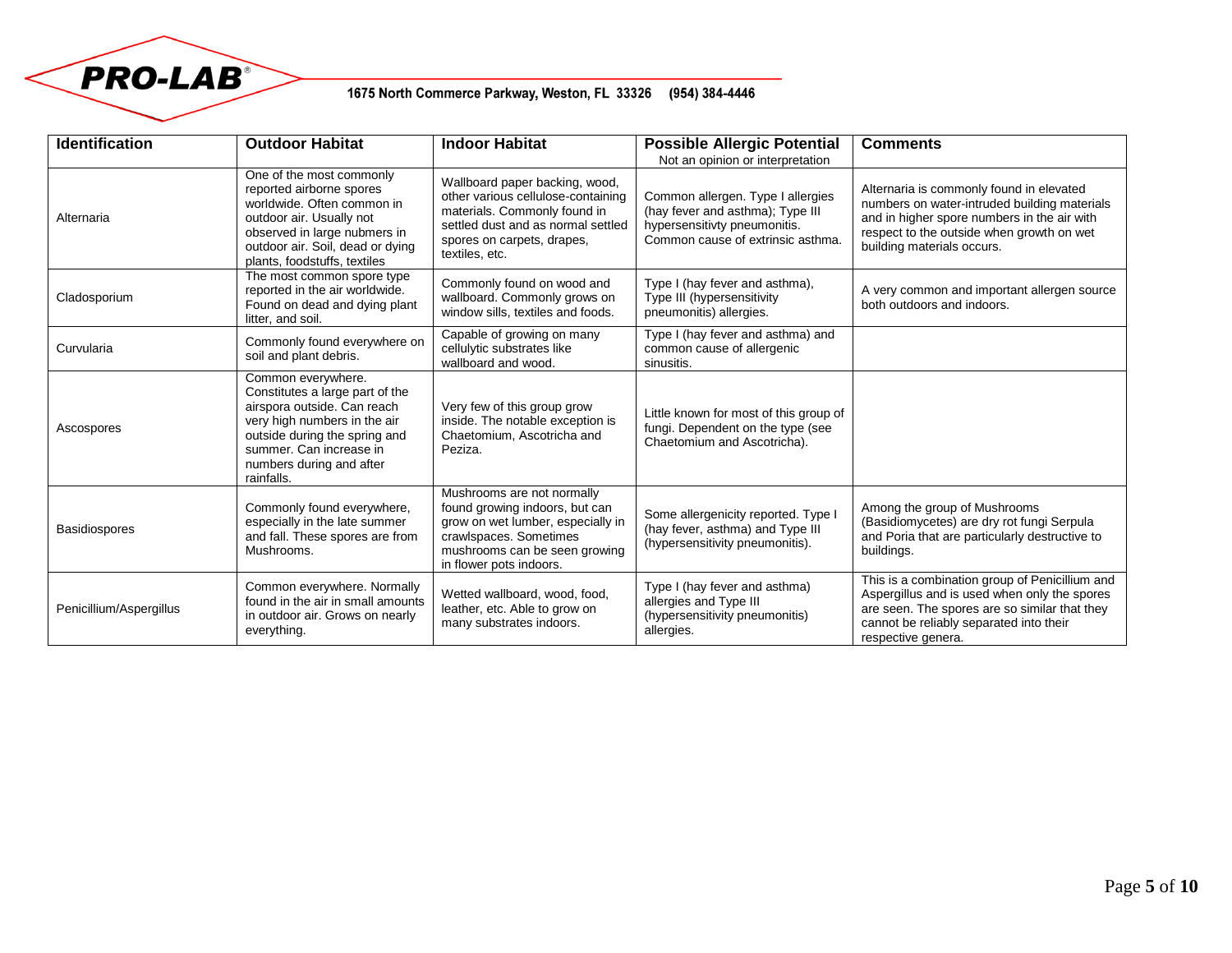

**Prepared for :** HOMEQUEST HOME INSPECTIONS

**Test Address :**

.

### **Indoor Air Quality Testing**

#### **Introduction**

The fungi are a large group of organisms that include mold. In nature, the fungi and mold help breakdown and recycle nutrients in the environment. Mold are the most common type of fungi that grow indoors. Mold are microscopic organisms that live on plants, in the soil, and on animals, in fact almost anywhere food and moisture are available. Mold is everywhere present in the outdoor and normal indoor environments. It is in the air and on surfaces as settled dust. Exposure to mold is inevitable in everyday life. Thus, exposure to mold is considered part of a normal activity for most people. Only environments for which extraordinary preparations have been taken don't have mold present in the air or on surfaces.

#### **Understanding Mold**

Under the right conditions (moisture, a food source, and time) mold will grow, multiply and produce spores. Mold grows throughout nature as well as the built environment. Mold reproduces by microscopic cells called "spores" that can be spread easily through the air. Mold spores are always present in the indoor and outdoor air. There are mold that can grow on any organic substrate including wood, paper, carpet, food, ceiling tiles, dried fish, carpet, or any surface where dust has accumulated. When excessive moisture or water accumulates indoors, mold growth will often occur, particularly if the moisture problem remains undiscovered or un-addressed. There is no practical way to eliminate all mold spores in the indoor environment. The way to control indoor mold growth is to control the amount of moisture available to the mold.

Mold growth can become a problem in your home or office where there is sufficient moisture and the right foodstuff is available. The key to preventing mold growth is to prevent all moisture problems. Of course, hidden mold can grow when there is water available behind walls, sinks, floors, etc. Indications of hidden moisture problems are discoloration of ceiling or walls, warped floors or condensation on the windows or walls.

#### **Controlling Moisture**

The most critical step in solving a mold problem is to accurately identify and fix the source(s) of moisture that allowed the growth to occur. In order to prevent mold from growing, it is important that water damaged areas be dried within a 24-48 hour period. If a small amount of mold is present in the home, the mold can be cleaned up with a mild detergent and the excess water or moisture removed. It is not necessary to try and kill the mold or its spores. You can carefully remove the moldy materials if necessary. There are many common sources of excess moisture that can contribute to indoor mold growth. Some of the primary means of moisture entry into homes and buildings are water leakage (such as roof or plumbing leaks), vapor migration, capillary movement, air infiltration, humidifier use, and inadequate venting of kitchen and bath humidity. The key to controlling moisture is to generally reduce indoor humidity within 35% - 60% (depending what climate you live in) and fix all leaks whatever their cause.

#### **Mold Growth Sources**

If the source of moisture is not easily detected or you have a hidden water leak, mold testing can be helpful. Often a roof leak or a plumbing leak can be identified as the source. The difficulty arises when there is an odor present or when an occupant shows signs of mold exposure but no visible mold can be seen. Excess water intrusion can also lead to dry rot of lumber and cause a serious structural defect in buildings.

#### **Health Related Risks**

Based on the Institute of Medicine and the National Academy of Sciences, dampness and mold in homes is associated with increases in several adverse health effects including cough, upper respiratory symptoms, wheeze, and exacerbation of asthma. Mold and fungi contain many known allergens and toxins that can adversely affect your health. Scientific evidence suggests that the disease of asthma may be more prevalent in damp affected buildings. Dampness and mold in homes, office buildings and schools represent a public health problem. The Institute of Medicine concluded, "When microbial contamination is found, it should be eliminated by means that not only limit the possibility of recurrence but also limit exposure of occupants and persons conducting the remediation".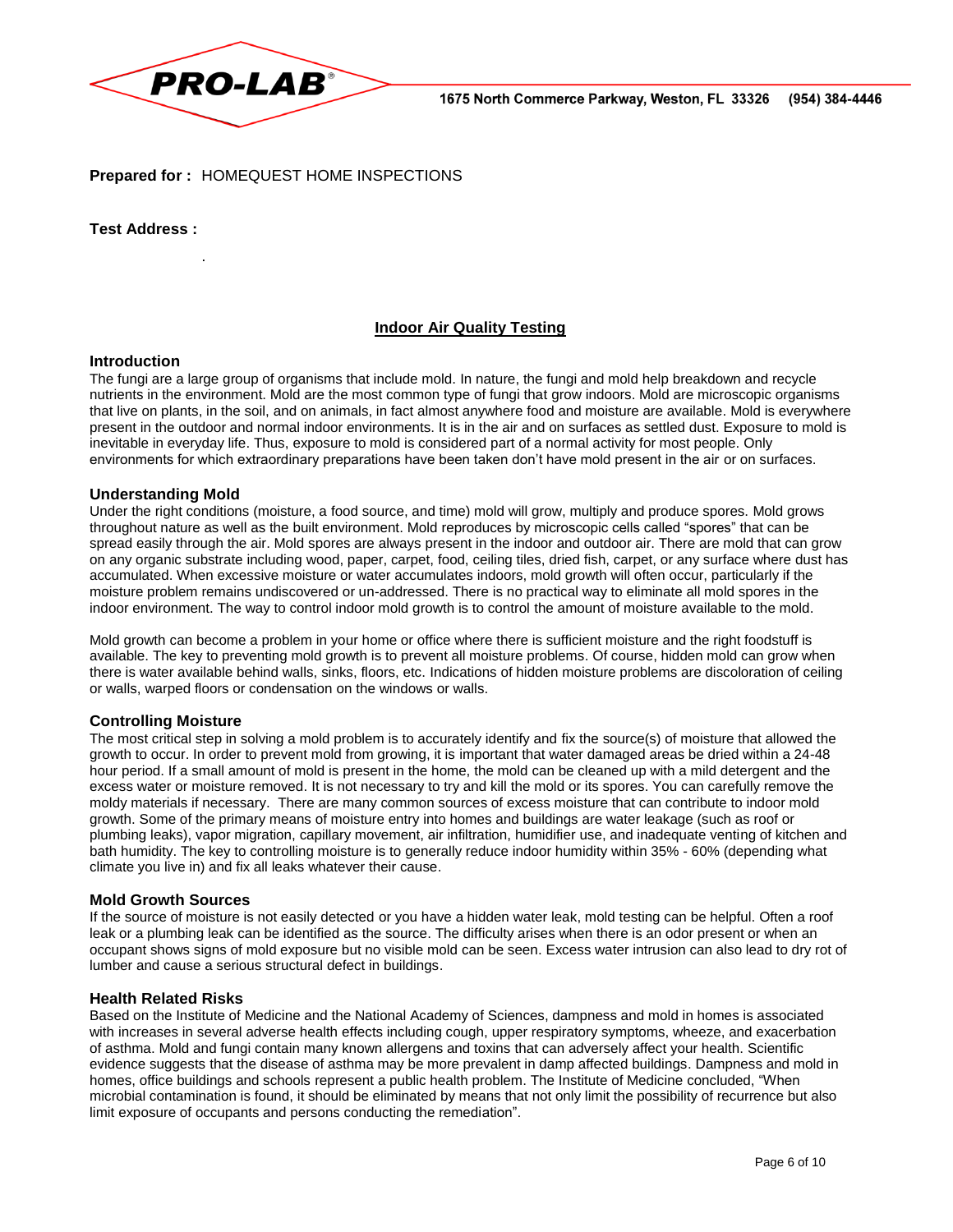

# **Mold Sampling Methods**

The goal of sampling is to learn about the levels of mold growth and amplification in buildings. There are no EPA or OSHA standards for levels of fungi and mold in indoor environments. There are also no standard collection methods. However, several generally accepted collection methods are available to inspectors to study mold (and bacteria) in indoor environments. Comparison with reference samples can be a useful approach. Reference samples are usually taken outdoors and sometimes samples can be taken from "non-complaint" areas. In general, indoor fungal concentrations should be similar to or lower than outdoor levels. High levels of mold only found inside buildings often suggest indoor amplification of the fungi. Furthermore, the detection of water-indicating fungi, even at low levels, may require further evaluation. There are several types of testing methods that can detect the presence of mold. They can be used to find mold spores that are suspended in air, in settled dust, or mold growing on surfaces of building materials and furnishings. There are different methods that can identify types of live mold and dead mold in a sampled environment. Mold spores can be allergenic and toxic even when dead.

All sampled material obtained in the laboratory is analyzed using modern microscopic methods, standard and innovative mycological techniques, analyzed at 630 – 1,000 times magnification.

Testing for mold with an accredited laboratory is the best way to determine if you have mold and what type of mold it is.

# **Surface Sampling Methods**

Surface sampling can be useful for differentiating between mold growth and stains of various kinds. This type of sampling is used to identify the type of mold growth that may be present and help investigate water intrusion. Surface sampling can help the interpretation of building inspections when used correctly. The following are the different types of surface samples that are commonly used to perform a direct examination of a specific location. Spore counts per area are not normally useful.

#### **Tape (or tape-lift)**

These samples are collected using clear adhesive tape or adhesive slide for microscopic examination of suspect stains, settled dust and spores. Tape lifts are an excellent, non-destructive method of sampling. The laboratory is usually able to determine if the there is current of former mold growth or if only normally settled spores were sampled.

#### **Bulk**

This is a destructive test of materials (e.g., settled dust, sections of wallboard, pieces of duct lining, carpet segments, return-air filters, etc.) to determine if they contain or show mold growth. Bulk sampling collects a portion of material small enough to be transported conveniently and handled easily in the laboratory while still representing the material being sampled. A representative sample is taken from the bulk sample and can be cultured for species identification or analyzed using direct microscopy for genus identification. The laboratory is usually able to determine if the there is current of former mold growth or if only normally settled spores were sampled.

#### **Swab**

A sterile cotton or synthetic fiber-tipped swab is used to test an area of suspected mold growth. Samples obtained using this method can be cultured for species identification or analyzed using direct microscopy for genus identification. The laboratory is usually able to determine if there is current of former mold growth or if only normally settled spores were sampled. Identified spores are generally reported as "present/absent".

#### **Carpet (filter-type) Cassette**

A carpet cassette is used with a portable air pump (flow rate usually doesn't matter) to collect mold, pollen and other particulates. Samples obtained using this method can be cultured for species identification or analyzed using direct microscopy for genus identification. This method is usually used to determine a presence or absence of water-indicating mold in a carpet. The laboratory is usually able to determine if the there is current of former mold growth or if only normally settled spores were sampled.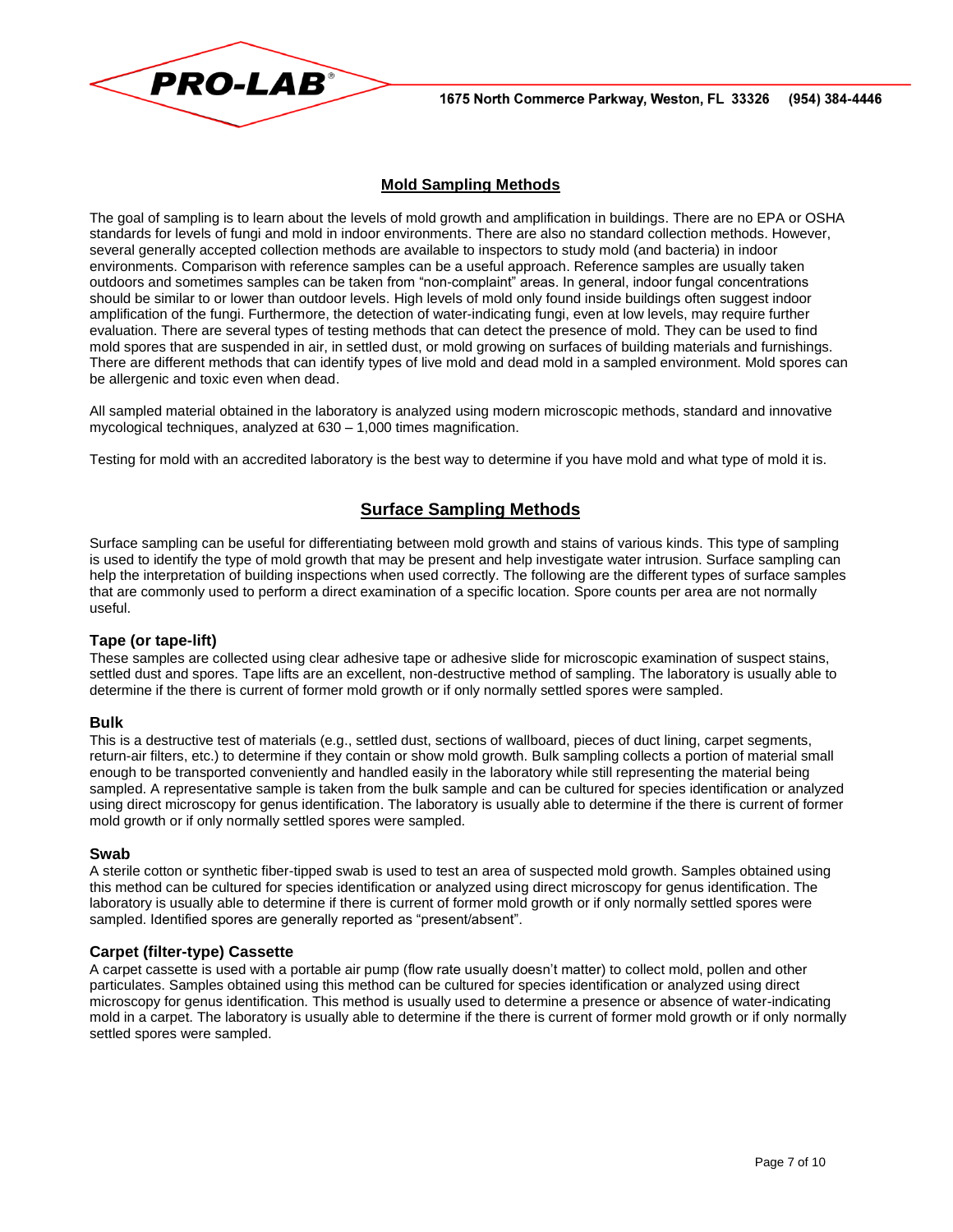

# **Air Sampling Methods**

Air samples are possibly the most common type of environmental sample that investigators collect to study bioaerosols (mold, pollen, particulates). The physics of removing particles from the air and the general principles of good sample collection apply to all airborne materials, whether biological or other origin. Therefore, many of the basic principles investigators use to identify and quantify other airborne particulate matter can be adapted to bioaerosol sampling. Common to all aerosol samplers is consideration of collection efficiency. The following are the two most common forms of air sampling methods.

#### **"Non-Viable Methods"** *(The Laboratory results are reported in "spores per cubic meter (sp/m3)*

#### **Z5 Cassette**

The Z<sup>5</sup> spore trap is used with a portable air pump (5 liters/minute for 1 to 5 minutes) to rapidly collect airborne aerosols including mold, pollen and other airborne particulates. Air is drawn through a small slit at the top of the cassette and spores are trapped on a sticky surface on a small glass slide inside the cassette. They are efficient at collecting spores as small as 1µm.

#### **Micro5 Cassette**

The Micro5 Microcell spore trap cassette is used with a portable air pump (5 liters/minute for 1 to 5 minutes) to collect airborne aerosols including mold, pollen and other airborne particulates. Air is drawn through a small circular hole at the top of the cassette and spores are trapped on a sticky coated glass slide inside the cassette. They are efficient at collecting spores as small as 0.8µm.

#### **Air-O-Cell Cassette**

The Air-O-Cell spore trap cassette is used with a portable air pump (15 liters/minute for 1 to 10 minutes) to collect airborne aerosols including mold, pollen and other airborne particulates. Air is drawn through a small opening at the top of the cassette and spores are trapped on a sticky coated glass slide inside the cassette. These cassettes are efficient at collecting spores as small as 2.6µm.

#### **Allergenco-D Cassette**

The Allergenco-D spore trap cassette is used with a portable air pump (15 liters/minute for 1 to 10 minutes) to collect airborne aerosols including mold, pollen and other airborne particulates. Air is drawn through a small opening at the top of the cassette and spores are trapped on a sticky coated glass slide inside the cassette. These cassettes are efficient at collecting spores as small as 1.7µm.

**"Viable Methods"** *(The Laboratory results are reported in "colony forming units per cubic meter (CFU/m3)*

#### **Agar Impaction Plates**

The agar impaction plates are used with a portable air pump (28.3 liters/minute for 1 to 3 minutes) to collect airborne mold. This is called "viable sampling" because it only grows what is alive at the time of testing. Air is drawn through a 200-400 holes at the top of the impactor and spores are trapped in the agar media. The agar plate should be shipped to the laboratory immediately or kept cool until it can be shipped. These cassettes are 90% efficient at collecting spores as small as 0.7 $\mu$ m. The laboratory results are reported in "colony forming units per cubic meter (CFU/m<sup>3</sup>)".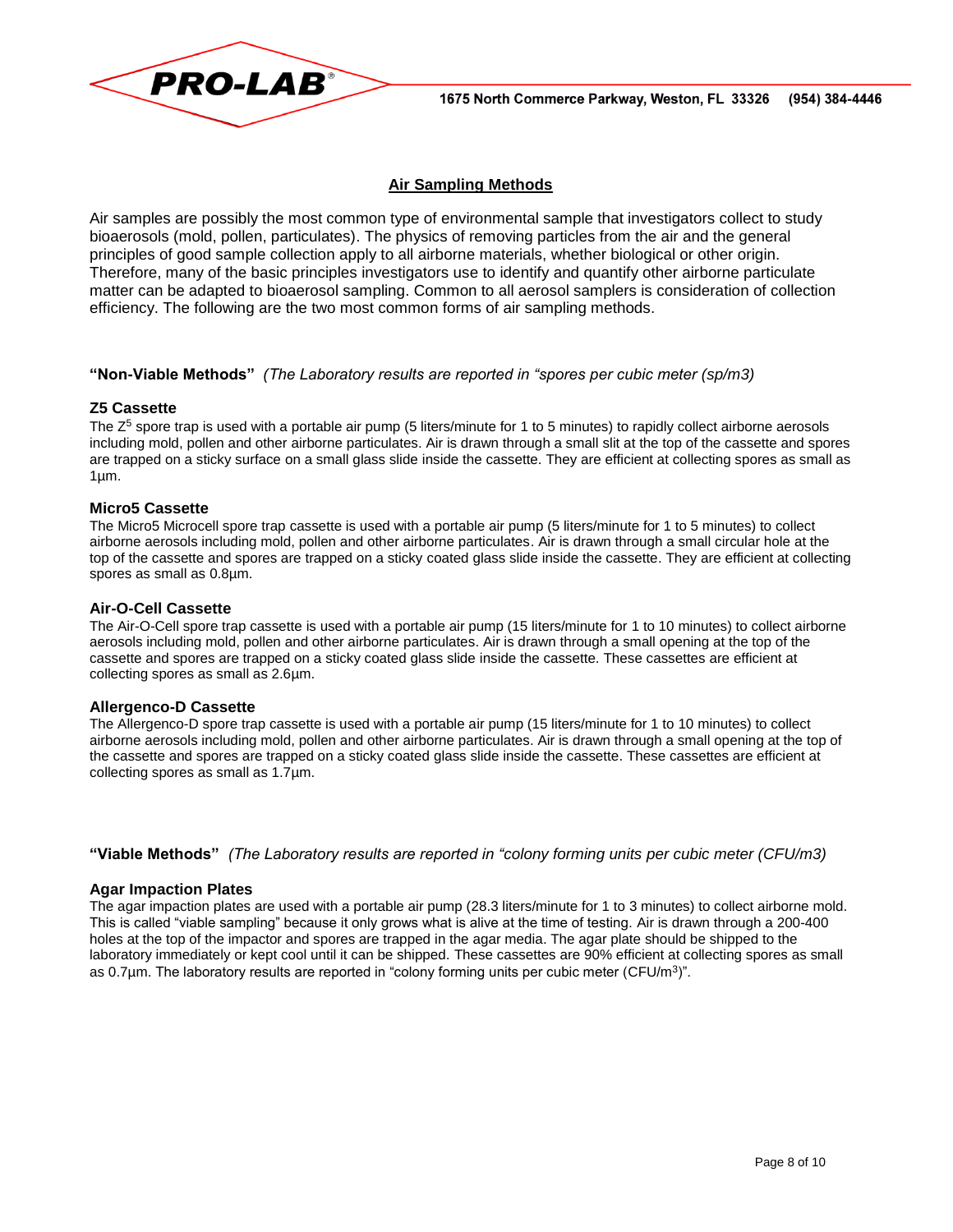

### **Data Interpretation**

Information (data) on mold in buildings can consist of the simple observation of fungal growth on a wall, analytical measurements from hundreds of environmental samples, or the results of a survey of building occupants with and without particular building-related conditions. Data interpretation is the process whereby investigators make decisions on (a) the relevance to human exposure of environmental observations and measurements, (b) the strength of associations between exposure and health status, and (c) the probability of current or future risks. These interpretation steps are followed by decisions on what measures can be taken to interrupt exposure and prevent future problems.

#### **Remediation of Mold**

Prevention of mold growth indoors is only possible if the factors that allow it to grow are identified and controlled. When prevention has failed and visible growth has occurred in a home or building, remediation and/or restoration may be required. The extent of the mold growth will determine the scope of the remediation required. The goal of remediation is to remove or clean mold-damaged material using work practices that protect occupants by controlling the dispersion of mold from the work area and protect the workers from exposure to mold. You should consult a professional when contemplating fixing a large area of mold growth. Generally, remediation requires (a) removal of porous materials showing extensive microbial growth, (b) physical removal of surface microbial growth on non-porous materials to typical background levels, and (c) reduction of moisture to levels that do not support microbial growth. Identification of the conditions that contributed to microbial proliferation in a home or building is the most important step in remediation. No effective control strategy can be implemented without a clear understanding of the events or building dynamics responsible for microbial growth. Following the completion of the remediation process, mold testing should be performed to obtain clearance.

#### **Symptoms of Mold Exposure**

The most common symptoms of mold exposure are runny nose, eye irritation, cough, congestion, and aggravation of asthma. Individuals with persistent health problems that appear to be related to mold or other types of air quality contaminant exposure should see their physicians for a referral to specialists who are trained in occupational/environmental medicine or related specialties and are knowledgeable about these types of exposures. Decisions about removing individuals from an affected area must be based on the results of such medical evaluation. Mold is naturally present in outdoor environments and we share the same air between the indoor and outdoor, it is impossible to eliminate all mold spores indoors.

#### **Ten Things You Should Know About Mold**

- 1) Potential health effects and symptoms associated with mold exposures include allergic reactions, asthma, and other respiratory problems.
- 2) There is no practical way to completely eliminate mold and mold spores in the indoor environment. The way to control indoor mold growth is to control moisture.
- 3) If mold is a problem in your home or building, you must clean up the mold and eliminate sources of moisture.
- 4) To prevent mold growth any source of a water problem or leak must be repaired.
- 5) Indoor humidity must be reduced (generally below 60%) to reduce the chances of mold growth by: adequately venting bathrooms, dryers, and other moisture-generating sources to the outside; using air conditioners and de-humidifiers; increasing ventilation; and using exhaust fans whenever cooking, dishwashing and cleaning.
- 6) Clean and dry any damp or wet building materials and furnishings within 24-48 hours to prevent mold growth.
- 7) Clean mold off of hard surfaces with water and detergent and dry completely.
- 8) Prevent condensation: reduce the potential for condensation on cold surfaces (e.g., windows, piping, exterior walls, roof, or floors) by adding insulation.
- 9) In areas where there is a perpetual moisture problem on the floor, do not install carpeting
- 10) Mold can be found almost anywhere. Mold can grow on wood, paper, carpet, foods; almost anything can support some mold growth provided there is moisture, time to grow and food to eat.